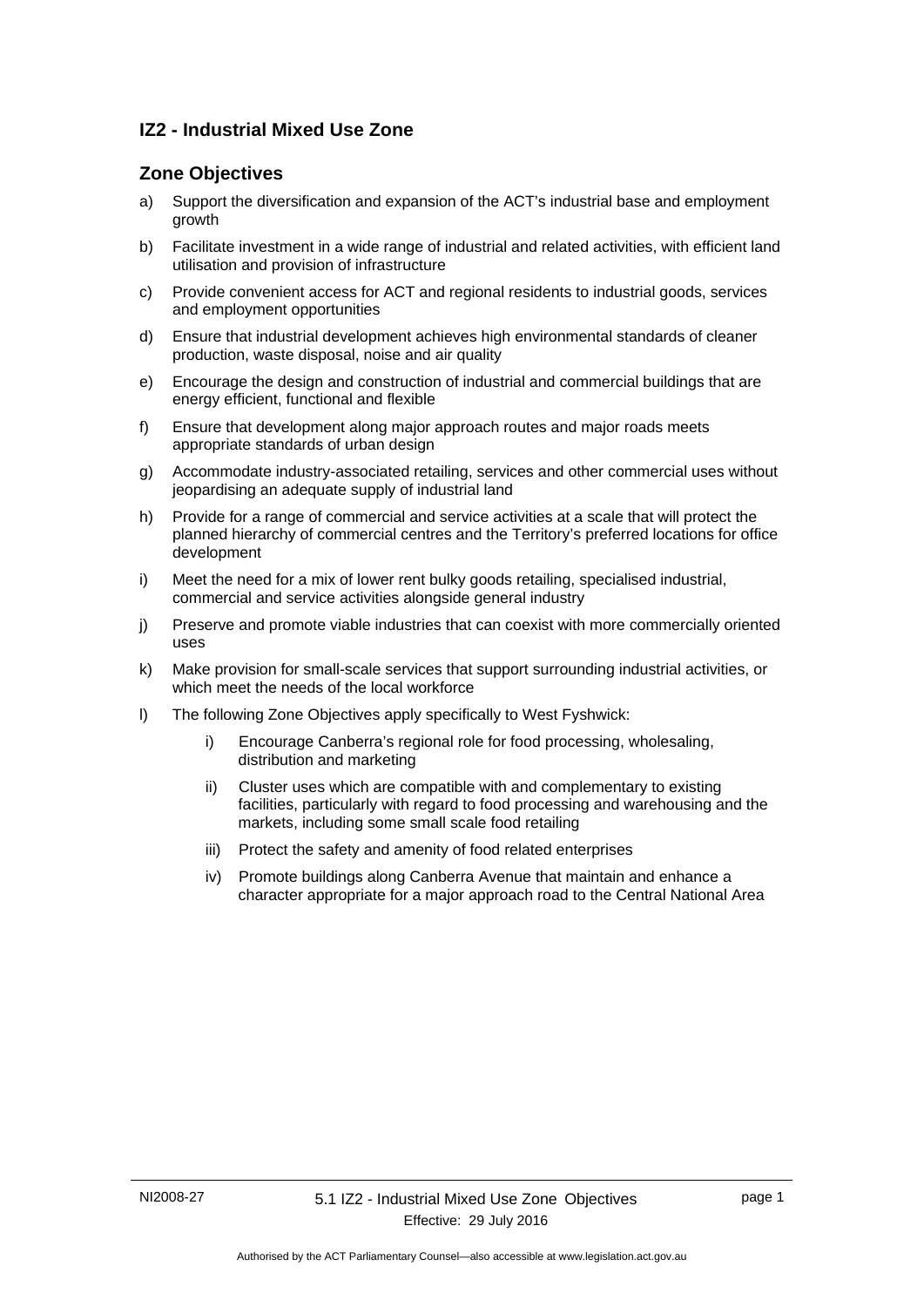# **IZ2 – Industrial Mixed Use Zone Development Table**

| <b>EXEMPT DEVELOPMENT</b><br>Development approval is not required. Building approval may be required.<br>On leased land, development must be authorised by a lease.                              |                                        |
|--------------------------------------------------------------------------------------------------------------------------------------------------------------------------------------------------|----------------------------------------|
|                                                                                                                                                                                                  |                                        |
| Development identified in the Planning and Development Act 2007 as exempt (see sections 133 and<br>134 of the Act and section 20 and schedule 1 of the Planning and Development Regulation 2008) |                                        |
| <b>ASSESSABLE DEVELOPMENT</b>                                                                                                                                                                    |                                        |
| Development application required.                                                                                                                                                                |                                        |
| On leased land, development must be authorised by a lease.                                                                                                                                       |                                        |
| <b>MINIMUM ASSESSMENT TRACK</b>                                                                                                                                                                  |                                        |
| <b>CODE</b>                                                                                                                                                                                      |                                        |
| Development listed below requires a development application and is assessed in the code track                                                                                                    |                                        |
| <b>Development</b>                                                                                                                                                                               |                                        |
| No development identified.                                                                                                                                                                       |                                        |
| <b>MINIMUM ASSESSMENT TRACK</b>                                                                                                                                                                  |                                        |
| <b>MERIT</b>                                                                                                                                                                                     |                                        |
| Development listed below requires a development application and is assessed in the merit track,                                                                                                  |                                        |
| unless specified in schedule 4 of the Planning and Development Act 2007 (as impact track) or                                                                                                     |                                        |
| specified as prohibited development in a precinct map.                                                                                                                                           |                                        |
| <b>Development</b>                                                                                                                                                                               |                                        |
| ancillary use                                                                                                                                                                                    | minor road                             |
| bulk landscape supplies                                                                                                                                                                          | minor use                              |
| bulky goods retailing                                                                                                                                                                            | municipal depot                        |
| car park                                                                                                                                                                                         | <b>NON RETAIL COMMERCIAL USE</b>       |
| caretaker's residence                                                                                                                                                                            | outdoor recreation facility            |
| club                                                                                                                                                                                             | parkland                               |
| communications facility                                                                                                                                                                          | pedestrian plaza                       |
| <b>COMMUNITY USE</b>                                                                                                                                                                             | plant and equipment hire establishment |
| consolidation                                                                                                                                                                                    | public transport facility              |
| craft workshop                                                                                                                                                                                   | recyclable materials collection        |
| defence installation                                                                                                                                                                             | recycling facility                     |
| demolition                                                                                                                                                                                       | restaurant                             |
| development in a location and of a type identified                                                                                                                                               | scientific research establishment      |
| in a precinct map as additional merit track                                                                                                                                                      |                                        |
| development                                                                                                                                                                                      |                                        |
| drink establishment                                                                                                                                                                              | service station                        |
| emergency services facility                                                                                                                                                                      | <b>SHOP</b>                            |
| freight transport facility                                                                                                                                                                       | sign                                   |
| funeral parlour                                                                                                                                                                                  | store                                  |
| general industry                                                                                                                                                                                 | subdivision                            |
| indoor entertainment facility                                                                                                                                                                    | temporary use                          |
| indoor recreation facility                                                                                                                                                                       | transport depot                        |
| industrial trades                                                                                                                                                                                | vehicle sales                          |
| light industry                                                                                                                                                                                   | veterinary hospital                    |
| liquid fuel depot                                                                                                                                                                                | warehouse                              |
| major road                                                                                                                                                                                       | waste transfer station                 |
| <b>MAJOR UTILITY INSTALLATION</b>                                                                                                                                                                |                                        |
| <b>MINIMUM ASSESSMENT TRACK</b>                                                                                                                                                                  |                                        |
| <b>IMPACT</b>                                                                                                                                                                                    |                                        |
| Development listed below requires a development application and is assessed in the impact track                                                                                                  |                                        |
| Development that is not:<br>1.                                                                                                                                                                   |                                        |
| a. Exempt, code track or merit track development (see section 132 of the Planning and                                                                                                            |                                        |
|                                                                                                                                                                                                  |                                        |

a. Exempt, code track or merit track development (see section 132 of the Planning and Development Act 2007); or

b. Prohibited development, other than development that is permitted under s137 of the Planning and Development Act 2007.